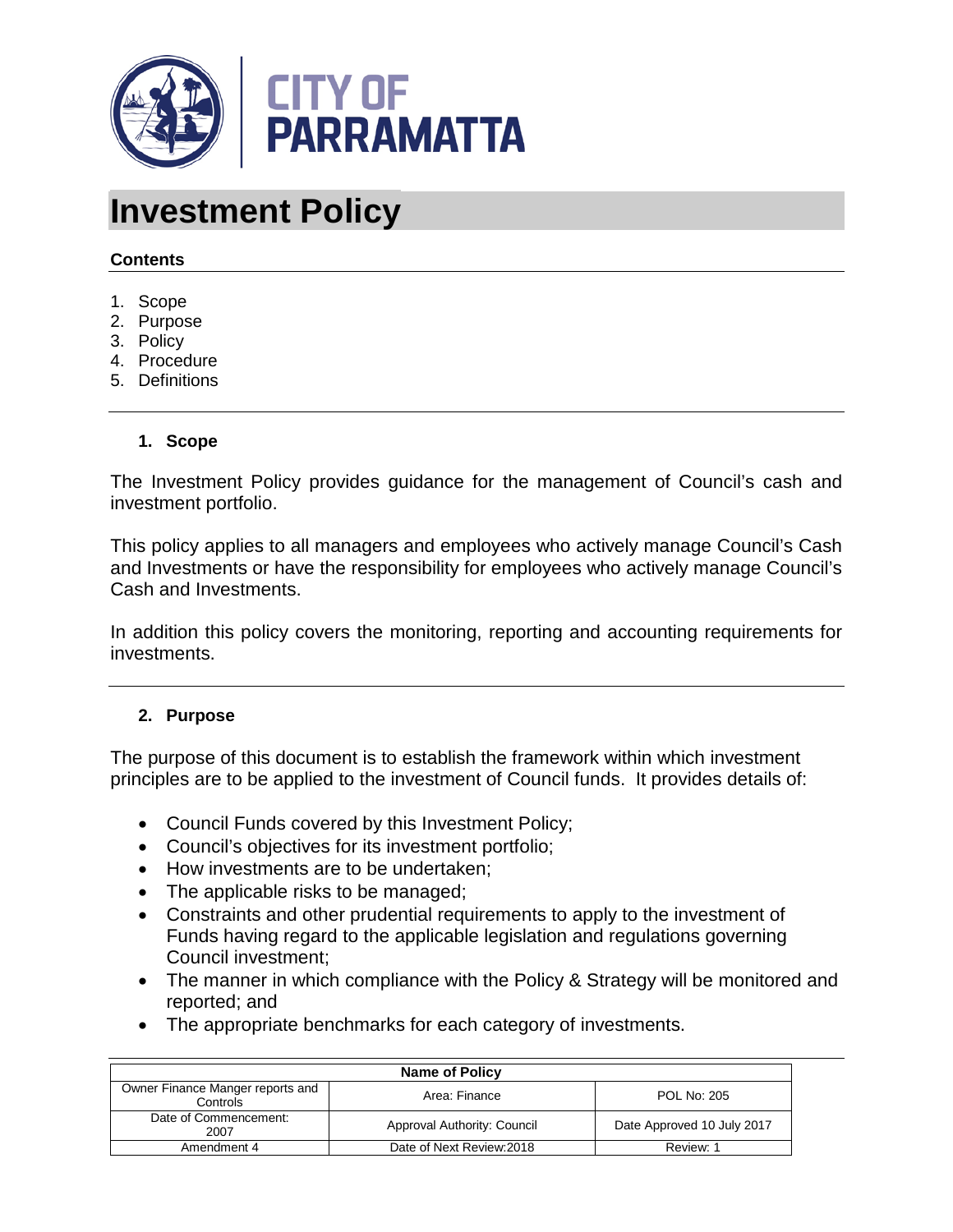

# **3. Policy**

- 3.1. This Policy provides an operational framework for the optimum investment of the City of Parramatta Council's surplus funds.
- 3.2. While exercising the power to invest, consideration is to be given to the preservation of capital, liquidity and the return of investment. Council has several primary objectives for its investment portfolio:
	- Compliance with legislation, regulations, the prudent person tests of the Trustee Act and best practice guidelines;
	- The preservation of the amount invested;
	- To ensure there are sufficient liquid funds to meet all reasonably anticipated cash flow requirements; and
	- To generate investment income that exceeds the performance benchmarks identified later in this document.
- 3.3. Council's Investment Strategy will run in conjunction with this Investment Policy and will outline:
	- Councils current cash flow expectations and the implications for deviations from a long-term liquidity profile;
	- Diversification: the allocation of investment type, credit quality, counterparty exposure and term to maturity profile;
	- Market conditions and the appropriate responses particularly relative positioning within the limits outlined in this Policy;
	- Relative return outlook, risk-reward considerations, assessment of the market cycle and hence constraints on risk; and
	- Appropriateness of overall investment types for Council's portfolio.

## **3.4 Legislative and Regulatory References**

All investments are to comply with the following:

- Local Government Act (1993);
- Local Government (General) Regulation (2005);
- Ministerial Investment Order:
- The Trustee Amendment (Discretionary Investments) Act (1997) Section 14;

| Name of Policy                                                                      |                             |                            |  |  |
|-------------------------------------------------------------------------------------|-----------------------------|----------------------------|--|--|
| Owner Finance Manger reports and<br><b>POL No: 205</b><br>Area: Finance<br>Controls |                             |                            |  |  |
| Date of Commencement:<br>2007                                                       | Approval Authority: Council | Date Approved 10 July 2017 |  |  |
| Amendment 4                                                                         | Date of Next Review: 2018   | Review: 1                  |  |  |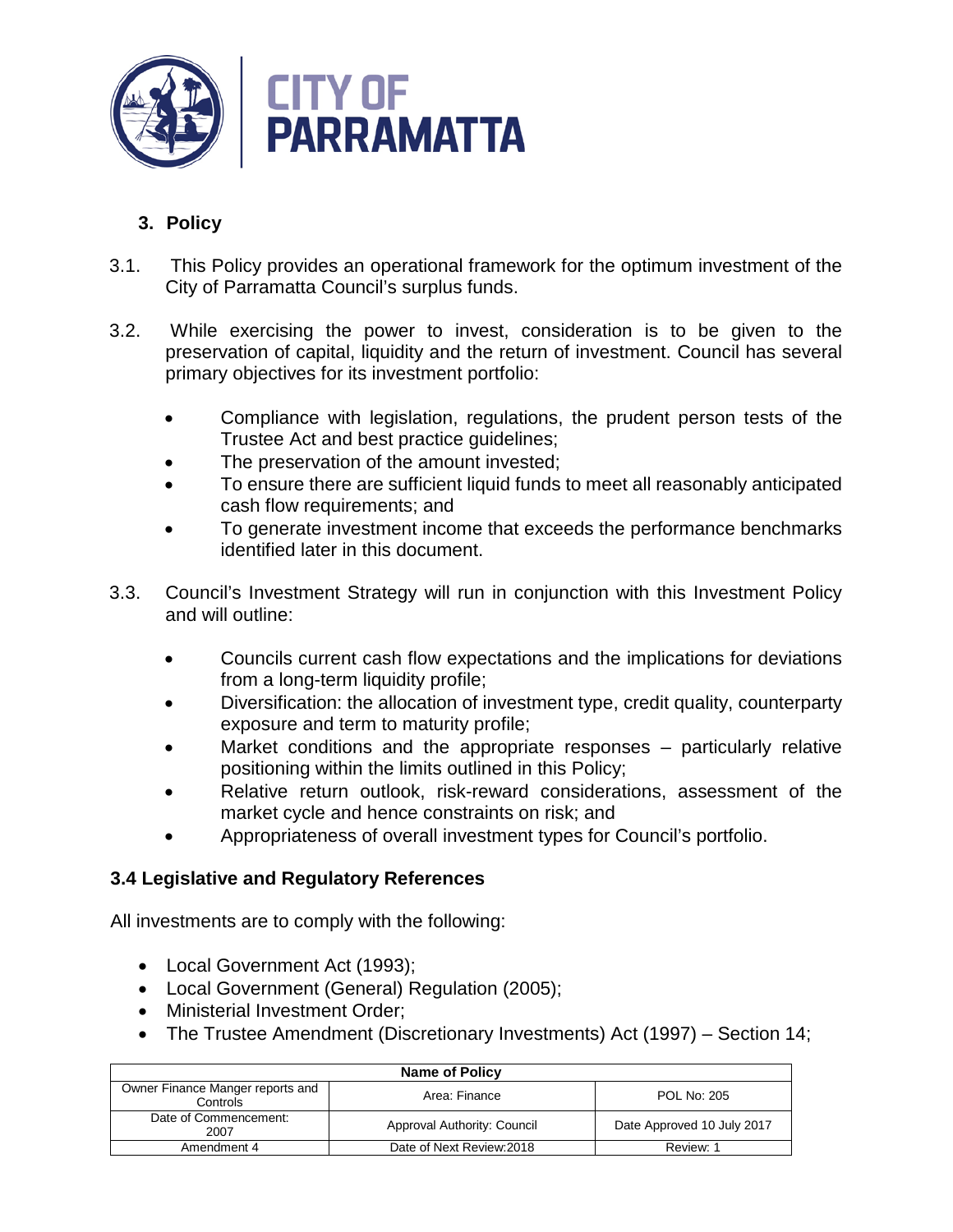

- Local Government Code of Accounting Practice and Financial Reporting;
- Australian Accounting Standards;
- Office of Local Government Investment Policy Guidelines; and
- Office of Local Government Circulars

## **3.5 Delegation of Authority**

Authority for implementation of the Investment Policy is delegated by Council to the Chief Executive Officer in accordance with the *Local Government Act 1993*.

The Chief Executive Officer may in turn delegate the day-to-day management of Councils investments to the Responsible Accounting Officer (RAO) and the Treasury and Tax Accountant.

Officers' delegated authority to manage Council's investments shall be recorded and required to acknowledge they have received a copy of this policy and understand their obligations in this role.

## **3.6 Prudent Person Standard**

The investments will be managed with the care, diligence and skill that a prudent person would exercise. As trustees of public monies, officers are to manage Council's investment portfolios to safeguard the portfolio in accordance with the spirit of this Investment Policy and not for speculative purposes.

## **3.7 Ethics and Conflicts of Interest**

Officers shall refrain from personal activities that would conflict with the proper execution and management of Council's investment portfolio. This Policy requires officers to disclose any conflict of interest to the Chief Executive Officer.

Independent advisors are also required to declare that they have no actual or perceived conflicts of interest and receive no inducements in relation to Council's investments.

## **3.8 Authorised Investments**

All investments must be denominated in Australian Dollars. Authorised Investments are limited to the prevailing Ministerial Investment Order, which is currently the following:

| Name of Policy                               |                             |                            |
|----------------------------------------------|-----------------------------|----------------------------|
| Owner Finance Manger reports and<br>Controls | Area: Finance               | <b>POL No: 205</b>         |
| Date of Commencement:<br>2007                | Approval Authority: Council | Date Approved 10 July 2017 |
| Amendment 4                                  | Date of Next Review: 2018   | Review: 1                  |

• Commonwealth / State / Territory Government securities e.g. bonds;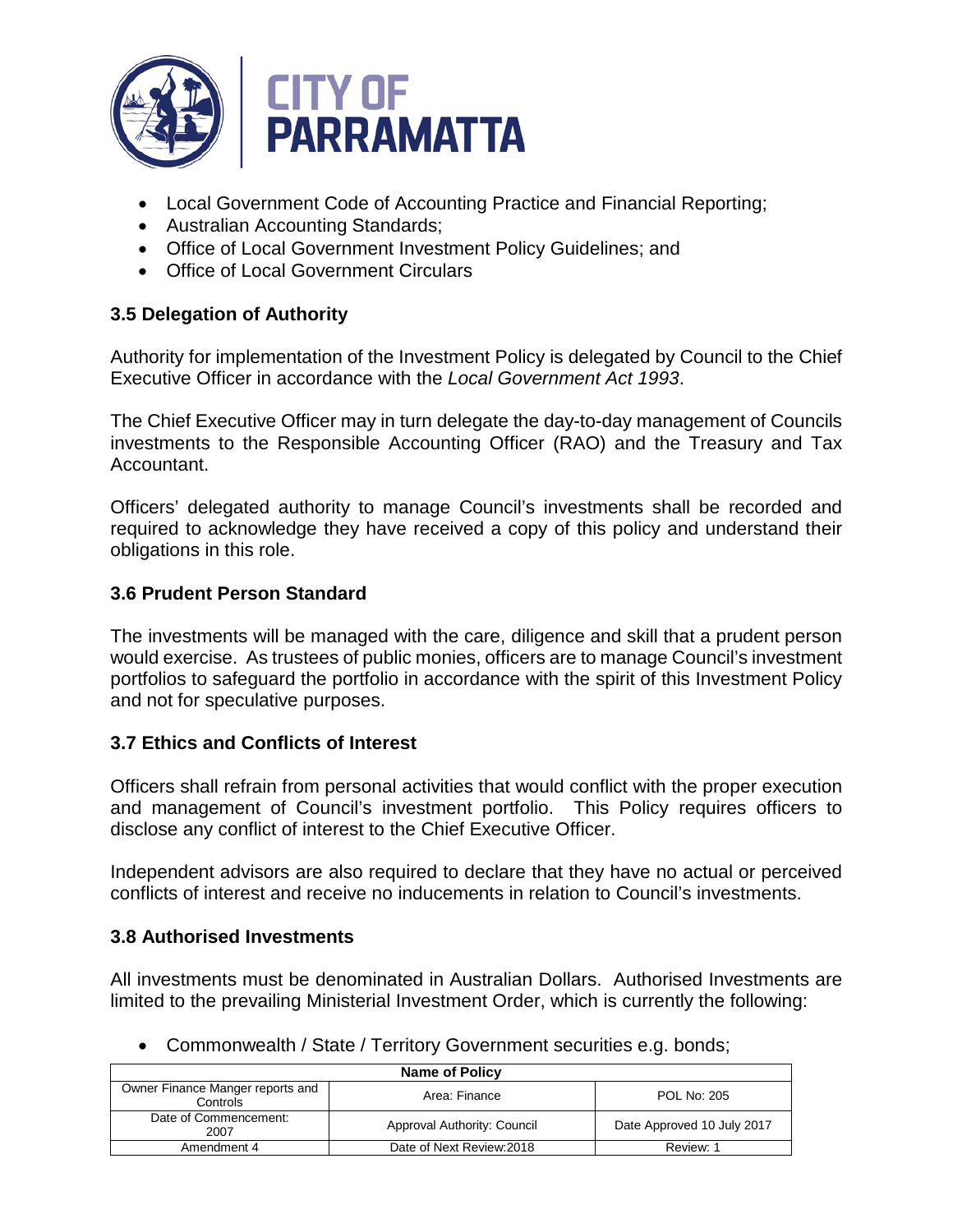

- Interest bearing deposits / senior securities issued by an eligible ADI;
- Bills of Exchange (< 200 days duration) guaranteed by an authorised deposit-taking institution (ADI);
- Debentures issued by a NSW Council under Local Government Act (1993);
- Deposits with T-Corp &/or Investments in T-CorpIM Managed Funds; and
- Existing investments grandfathered under the Ministerial Investment Order.

## **3.9 Prohibited Investments**

This Investment Policy prohibits the following types of investment:

- Derivative based instruments;
- Principal only investments or securities that provide potentially nil or negative cash flow; and
- Standalone securities issued that have underlying futures, options, forwards contracts and swaps of any kind.

This Policy also prohibits any investment with speculative purposes, including the use of leveraging (borrowing to invest) for an investment. However, nothing in the policy shall prohibit the short-term investment of loan proceeds where the loan is raised for noninvestment purposes and there is a delay in the expenditure of loan funds.

## **3.10 Risk Management Guidelines**

Investments obtained are to be considered in light of the following key criteria:

- Preservation of Capital the requirement for preventing losses in an investment portfolio's total value.
- Credit Risk The risk that a party or quarantor to a transaction will fail to fulfil its obligations. In the context of this document it relates to the risk of loss due to the failure of an institution/entity with which an investment is held to pay the interest and/or repay the principal of an investment;
- Diversification the requirement to place investments in a broad range of products so as not to be over exposed to a particular sector of the investment market;
- Liquidity Risk the risk an institution runs out of cash, is unable to redeem investments at a fair price within a timely period, and thereby Council incurs additional costs (or in the worst case is unable to execute its spending plans);

| <b>Name of Policy</b>                               |                                     |                            |  |  |  |
|-----------------------------------------------------|-------------------------------------|----------------------------|--|--|--|
| Owner Finance Manger reports and<br><b>Controls</b> | <b>POL No: 205</b><br>Area: Finance |                            |  |  |  |
| Date of Commencement:<br>2007                       | Approval Authority: Council         | Date Approved 10 July 2017 |  |  |  |
| Amendment 4                                         | Date of Next Review: 2018           | Review: 1                  |  |  |  |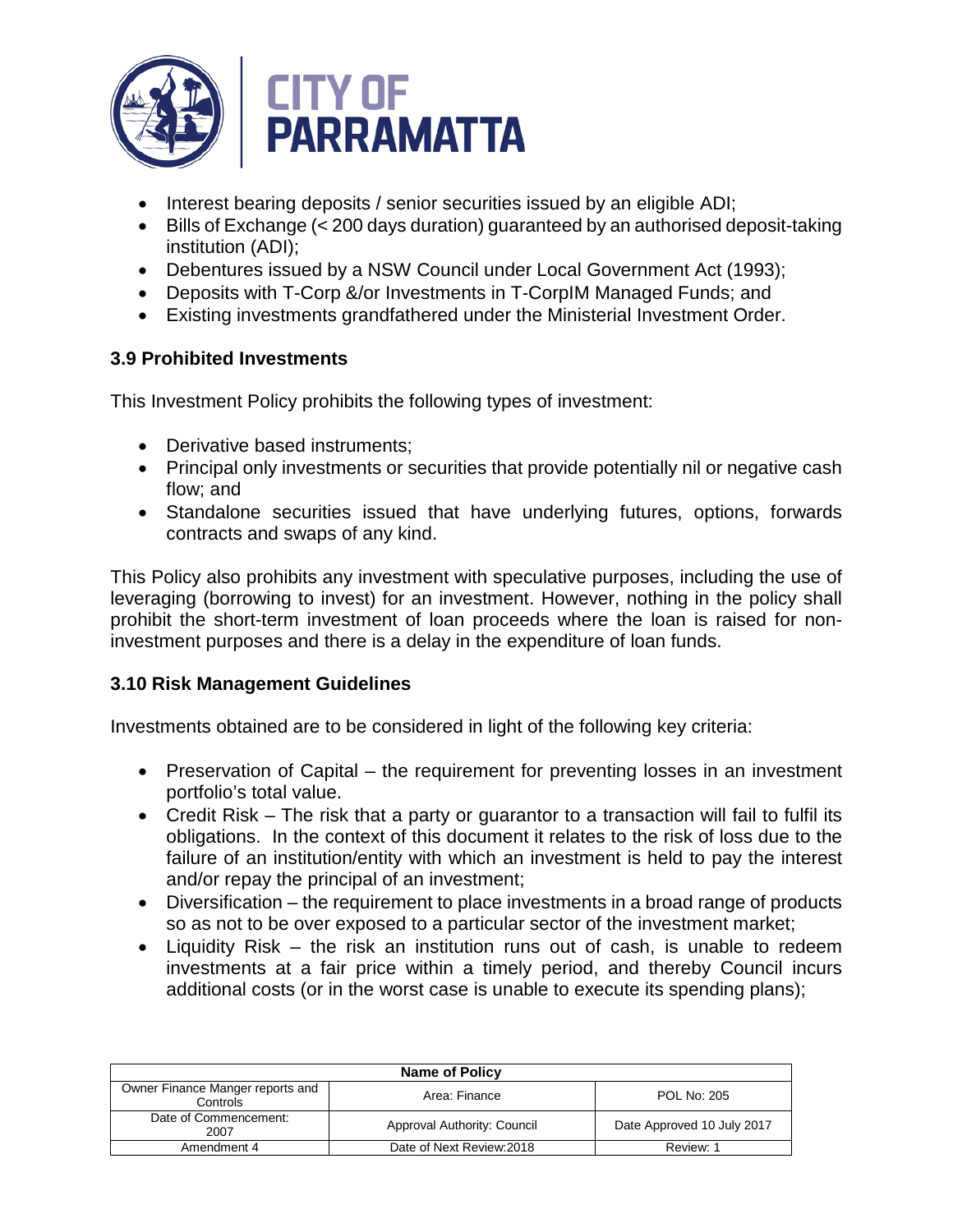

- Market Risk the risk that fair value or future cash flows will fluctuate due to changes in market prices, or benchmark returns will unexpectedly overtake the investment's return;
- Maturity Risk the risk relating to the length of term to maturity of the investment. The longer the term, the greater the length of exposure and risk to market volatilities; and
- Rollover Risk the risk that income will not meet expectations or budgeted requirement because interest rates are lower than expected in future.

## **3.11 Investment Advisor**

Council's investment advisor is appointed by the Chief Executive Officer and must be licensed by the Australian Securities and Investment Commission. The advisor must be independent and must confirm in writing that they have no actual or potential conflict of interest in relation to investment products being recommended and is free to choose the most appropriate product within the terms and conditions of the investment policy. Independence includes receiving no commissions or other benefits in relation to the investments being recommended or reviewed, except as fully rebated to Council, promptly.

#### **3.12 Accounting**

Council will comply with appropriate accounting standards in valuing its investments and quantifying its investment returns.

In addition to recording investment income according to accounting standards, published reports may show a break-down of its duly calculated investment returns into realised and unrealised capital gains and losses, and interest return.

Other relevant issues will be considered in line with relevant Australian Accounting Standards, such as discount or premium, designation as held-to-maturity or on a fair value basis and impairment.

#### **3.13 Safe Custody Arrangements**

Where necessary, investments may be held in safe custody on Council's behalf, as long as the following criteria are met:

• Council must retain beneficial ownership of all investments;

| <b>Name of Policy</b>                                                        |                             |                            |  |  |
|------------------------------------------------------------------------------|-----------------------------|----------------------------|--|--|
| Owner Finance Manger reports and<br>POL No: 205<br>Area: Finance<br>Controls |                             |                            |  |  |
| Date of Commencement:<br>2007                                                | Approval Authority: Council | Date Approved 10 July 2017 |  |  |
| Amendment 4                                                                  | Date of Next Review: 2018   | Review: 1                  |  |  |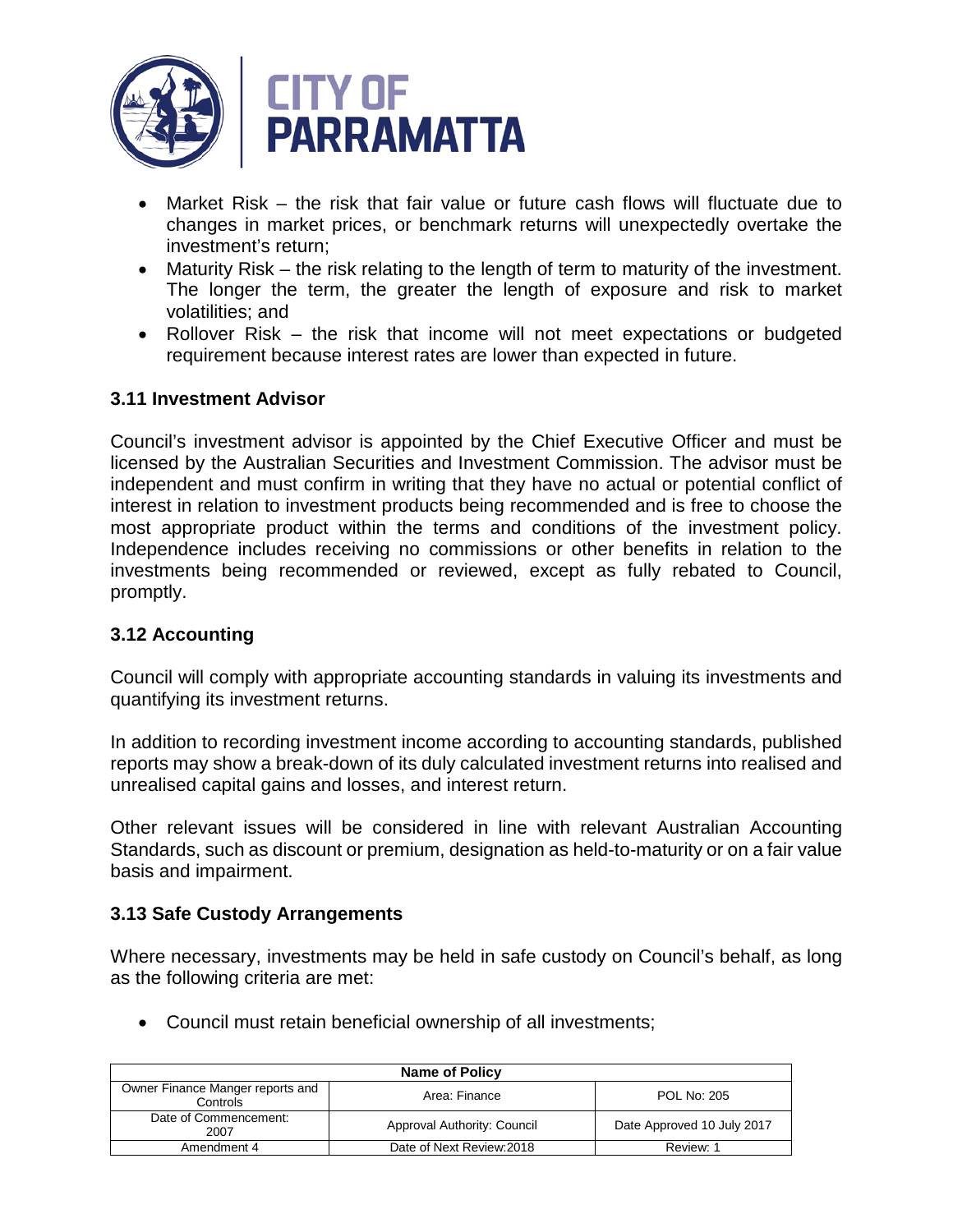

- Adequate documentation is provided, verifying the existence of the investments at inception, in regular statements and for audit;
- The Custodian conducts regular reconciliation of records with relevant registries and/or clearing systems; and
- The Institution or Custodian recording and holding the assets will be:
	- $\triangleright$  The Custodian nominated by TCorpIM for their Managed Funds;
	- $\triangleright$  Austraclear:
	- An institution with an investment grade Standard and Poor's, Moody's or Fitch rating; or
	- $\triangleright$  An institution with adequate insurance, including professional indemnity insurance and other insurances considered prudent and appropriate to cover its liabilities under any agreement.

## **3.14 Reporting**

Documentary evidence must be held for each investment and details thereof maintained in an investment register. The documentary evidence must provide Council legal title to the investment.

For audit purposes, certificates must be obtained from the banks/fund managers/custodian confirming the amounts of investment held on Council's behalf as at the end of the Financial Year.

All investments are to be appropriately recorded in Council's financial records and reconciled at least on a monthly basis.

Pursuant to the Local Government (General) Regulation 2005 (clause 212), the City will provide a monthly report to Council on investments. The monthly report to Council will include:

- the total value of the portfolio
- a complete schedule of all investments within the total portfolio
- full disclosure of all investments by type, current credit rating and face value
- net investment income for the month (actual against budget)
- the weighted average investment returns for the current month and the last 12 months rolling period (actual against benchmark)
- informative commentary on portfolio compliance and performance, current economic investment environment, and any change to current strategy
- Certification that investments accord with the Act, Regulations and Council's Investment Policy and Strategy.

| <b>Name of Policy</b>                                                               |                             |                            |  |  |
|-------------------------------------------------------------------------------------|-----------------------------|----------------------------|--|--|
| Owner Finance Manger reports and<br><b>POL No: 205</b><br>Area: Finance<br>Controls |                             |                            |  |  |
| Date of Commencement:<br>2007                                                       | Approval Authority: Council | Date Approved 10 July 2017 |  |  |
| Amendment 4                                                                         | Date of Next Review: 2018   | Review: 1                  |  |  |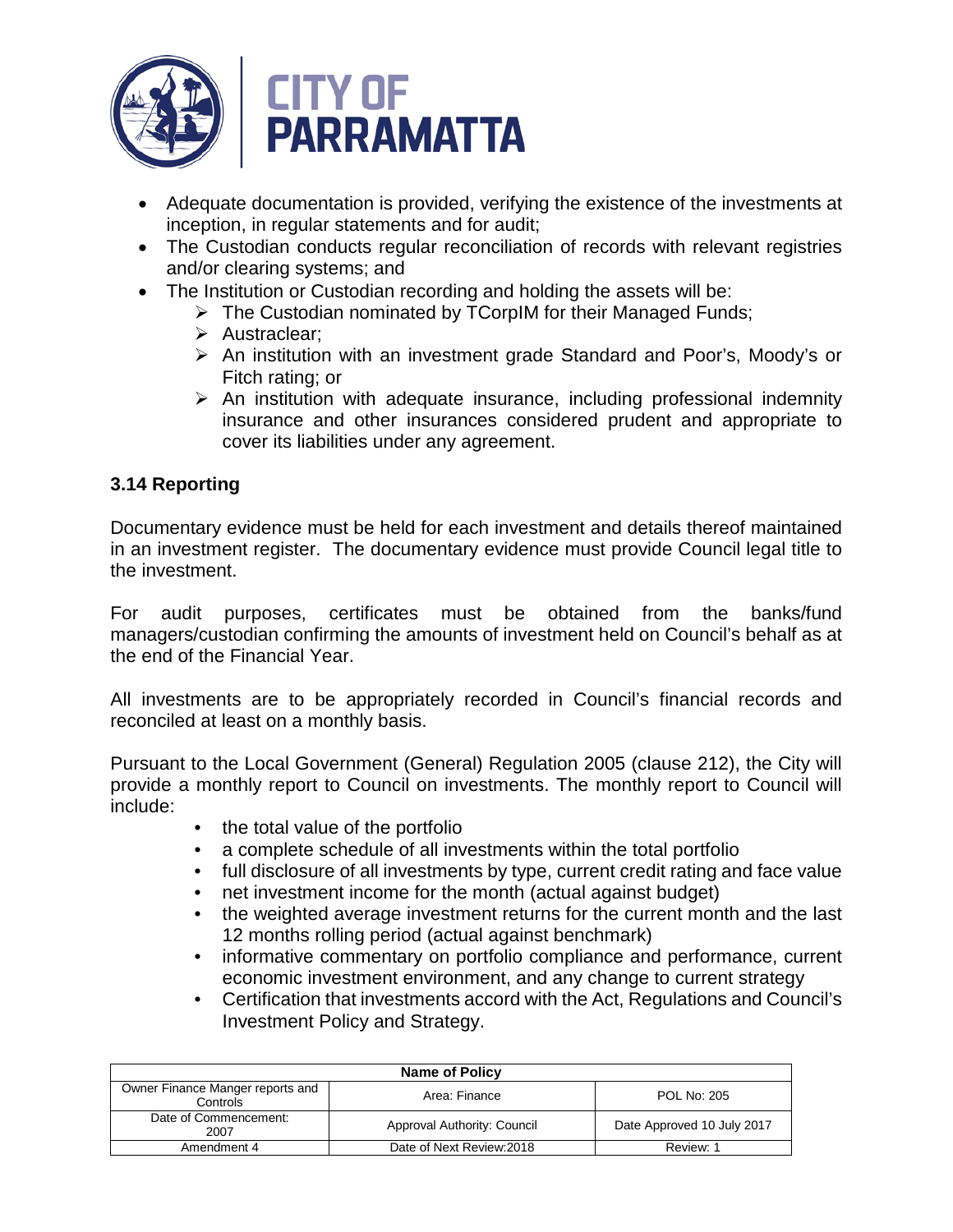

## **3.15 Review of Policy**

In accordance with the Local Government Code of Accounting Practice & Financial Reporting, Council will undertake an annual review of its Investment Policy and Investment Strategy.

If there are any significant changes to the Act, Regulations, Issued Guidelines, or if the market changes to a degree that warrants an earlier examination, the Policy and/or Strategy will be reviewed and brought back to Council for its consideration.

## **3.16 Credit Quality Limits**

The portfolio credit guidelines to be adopted will reference the Standard & Poor's (S&P) ratings system criteria and format - however, references in the previous Minister's Orders also recognised Moody's and Fitch Ratings and any of the three ratings may be used where available.

However, the primary control of credit quality is the prudential supervision and government support and explicit guarantees of the Approved Deposit-Taking Institution (ADI) sector, not ratings.

The maximum holding limit in each rating category for Council's portfolio shall be:

| <b>Long Term S&amp;P Credit Rating Range</b><br>(or Moody's / Fitch equivalent) | <b>Maximum</b><br><b>Aggregate Holding</b> |
|---------------------------------------------------------------------------------|--------------------------------------------|
| <b>AAA Category</b>                                                             | 100%                                       |
| AA Category or Domestic Major Banks^                                            | 100%                                       |
| A Category                                                                      | 70%                                        |
| <b>BBB Category &amp; Unrated ADIs</b>                                          | 50%                                        |

^For the purpose of this Policy, "*Domestic Major Banks*" is currently defined as the ADI deposits or senior guaranteed principal and interest ADI securities issued by the major Australian banking groups:

- Australia and New Zealand Banking Group Limited (ANZ)
- Commonwealth Bank of Australia (CBA)
- National Australia Bank Limited (NAB)
- Westpac Banking Corporation (WBC)

| <b>Name of Policy</b>                                                               |                             |                            |  |  |
|-------------------------------------------------------------------------------------|-----------------------------|----------------------------|--|--|
| Owner Finance Manger reports and<br><b>POL No: 205</b><br>Area: Finance<br>Controls |                             |                            |  |  |
| Date of Commencement:<br>2007                                                       | Approval Authority: Council | Date Approved 10 July 2017 |  |  |
| Amendment 4                                                                         | Date of Next Review: 2018   | Review: 1                  |  |  |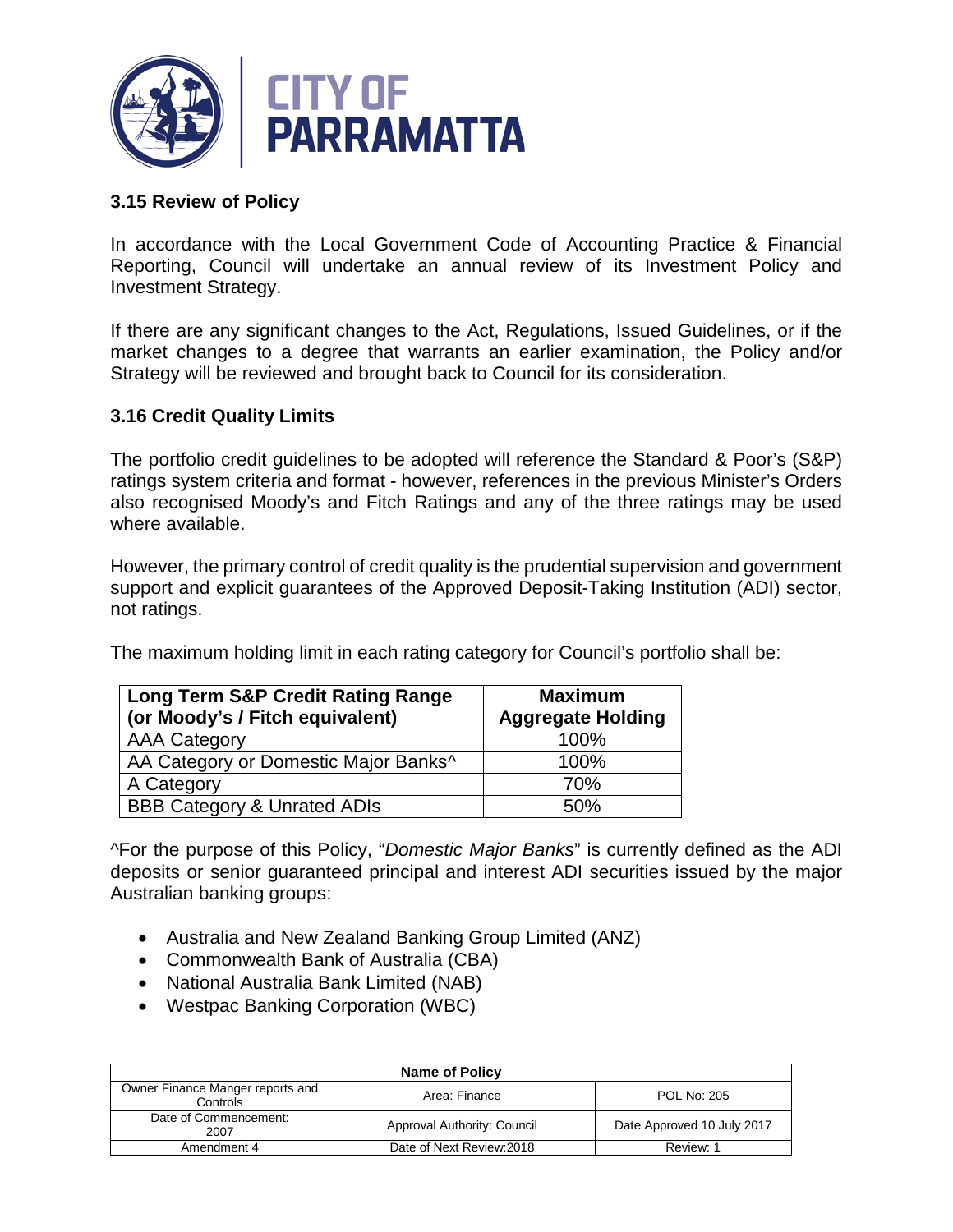

Including ADI subsidiaries whether or not explicitly guaranteed, and brands (such as St George).

Council may ratify an alternative definition from time to time.

Standard & Poor's ratings attributed to each individual institution will be used to determine maximum holdings.

In the event of disagreement between agencies as to the rating band ("split ratings") Council shall use the higher in assessing compliance with portfolio Policy limits, but for conservatism shall apply the lower in assessing new purchases

## **3.17 Counterparty Limits**

 $\overline{a}$ 

Exposure to individual counterparties/financial institutions will be restricted by their rating so that single entity exposure is limited, as detailed in the table below.

Limits do not apply to Federal or NSW-guaranteed investments, which are uncapped. It should be noted that the NSW government does not guarantee the capital value or unit price of the TCorpIM Managed Funds.

This table does not apply to any grandfathered managed fund investment where it is not possible to identify a single counterparty exposure.

| <b>Long Term S&amp;P Credit Rating Range</b> | <b>Individual</b>          |
|----------------------------------------------|----------------------------|
| (or Moody's / Fitch equivalent)              | <b>Counterparty Limits</b> |
| AAA Category <sup>1</sup>                    | 40%                        |
| AA Category or Domestic Major Banks^         | 30%                        |
| A Category                                   | 20%                        |
| <b>BBB Category</b>                          | 10%                        |
| Unrated ADIs <sup>2</sup>                    | 5%                         |

Given the need for high levels of liquidity, funds directed to liquid at-call accounts or shortterm cash equivalent products<sup>3</sup>, regardless of the counterparty rating, shall be excluded from individual counterparty limits as prescribed in the above table.

<sup>3</sup> Includes overnight at-call accounts, cash notice accounts, or equivalents, with any ADI.

<span id="page-7-2"></span>

| <b>Name of Policy</b>                                                        |                             |                            |  |  |
|------------------------------------------------------------------------------|-----------------------------|----------------------------|--|--|
| Owner Finance Manger reports and<br>POL No: 205<br>Area: Finance<br>Controls |                             |                            |  |  |
| Date of Commencement:<br>2007                                                | Approval Authority: Council | Date Approved 10 July 2017 |  |  |
| Amendment 4                                                                  | Date of Next Review: 2018   | Review: 1                  |  |  |

<span id="page-7-0"></span><sup>1</sup> 100% Commonwealth Government and Government-guaranteed deposits are included in this category, but without any upper limit applying to the government as counterparty.

<span id="page-7-1"></span><sup>&</sup>lt;sup>2</sup> This category includes unrated ADI's such as some Credit Unions and Building Societies where falling outside deposit guarantees for at least part of the investment term.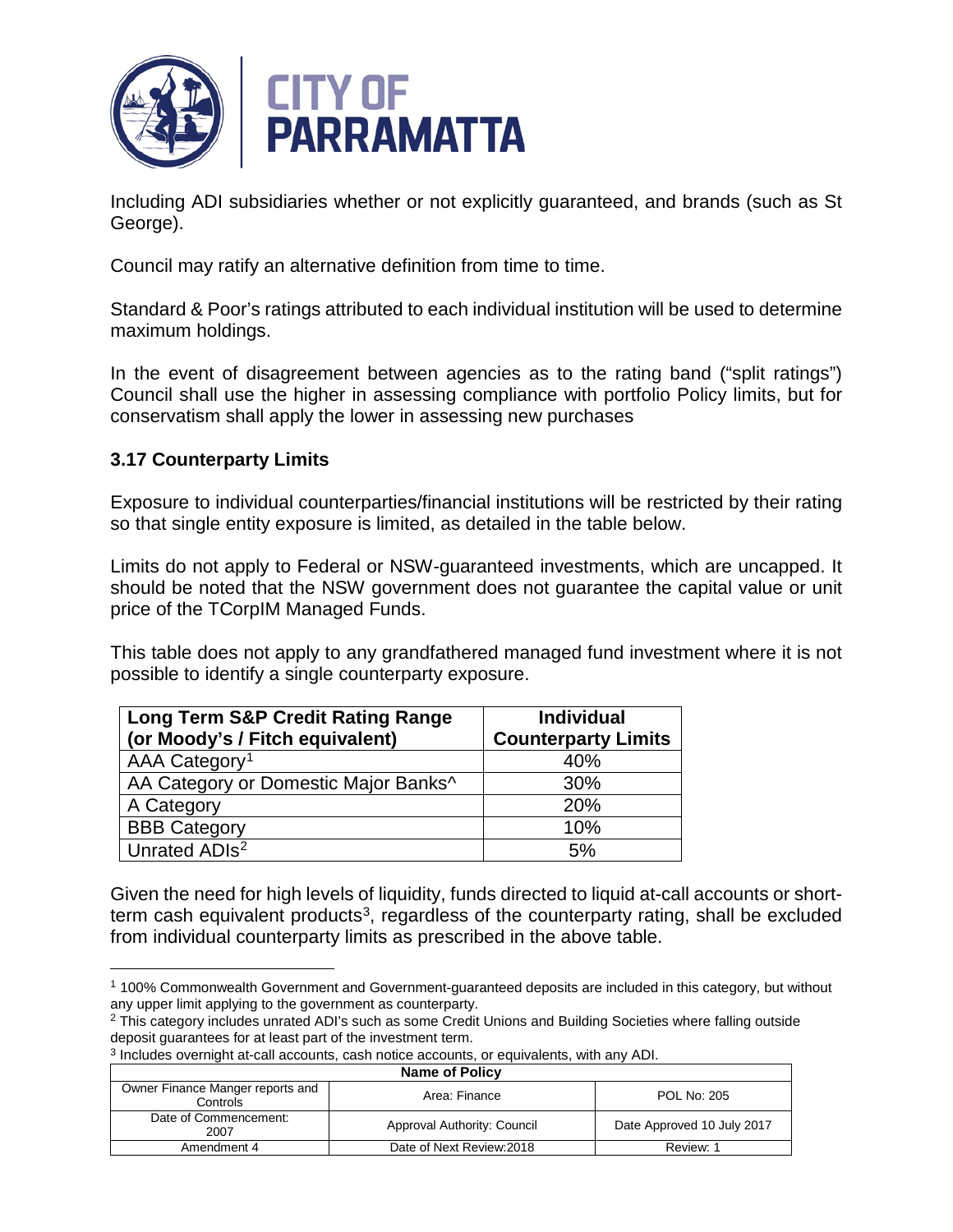

While new investments should adhere to the limits as set out in this Investment Policy at the time of investment, due to ongoing changes (cash flows) in the investment portfolio's balance, from time to time, there may be slight 'overweight' positions to the aggregate credit quality limits or individual counterparty limits. On some occasions, this may have resulted from unforeseen circumstances such as an acquisition or merger between ADIs. We acknowledge that while the 'overweight' position is not ideal, Council will look to rectify the 'overweight' position as soon as possible, while not adversely impacting Council's investment portfolio. That is, Council will not dispose of any assets if it is not practical do so or if it significantly disadvantages Council.

## **3.18 Investment Horizon Limits**

Council's investment portfolio shall be structured around the time horizon of investment to ensure that liquidity and income requirements are met.

"Horizon" represents the intended minimum term of the investment; it is open for the Investment Strategy to define a target date for sale of a liquid investment.

Once the primary aim of liquidity is met, Council will ordinarily diversify its maturity profile as this will ordinarily be a low-risk method of obtaining additional return as well as reducing the risks to Council's income. However, Council always retains the flexibility to invest as short as required by cashflow requirements or the economic outlook.

The factors and/or information used by Council to determine minimum allocations to the shorter durations include:

- Council's liquidity requirements to cover both regular payments as well as sufficient buffer to cover reasonably foreseeable contingencies;
- Medium term financial plans and major capital expenditure forecasts;
- Known grants, asset sales or similar one-off inflows;
- Seasonal patterns to Council's surplus funds.

| <b>Horizon Description</b>     | <b>Maturity</b><br><b>Timeframe</b> | <b>Minimum</b><br><b>Allocation</b> | <b>Maximum</b><br><b>Allocation</b> |
|--------------------------------|-------------------------------------|-------------------------------------|-------------------------------------|
| <b>Working Capital Funds</b>   | 0-3 months                          | 20%                                 | 100%                                |
| <b>Short-Term Funds</b>        | 3-12 months                         |                                     |                                     |
| <b>Short-Medium Term Funds</b> | 1-2 years                           | $0\%$                               | 70%                                 |
| Medium-Term Funds              | 2-5 years                           | 0%                                  | 50%                                 |
| Long-Term Funds                | 5-10 years                          | 0%                                  | 25%                                 |

| <b>Name of Policy</b>                                                        |                             |                            |  |  |
|------------------------------------------------------------------------------|-----------------------------|----------------------------|--|--|
| Owner Finance Manger reports and<br>POL No: 205<br>Area: Finance<br>Controls |                             |                            |  |  |
| Date of Commencement:<br>2007                                                | Approval Authority: Council | Date Approved 10 July 2017 |  |  |
| Amendment 4                                                                  | Date of Next Review: 2018   | Review: 1                  |  |  |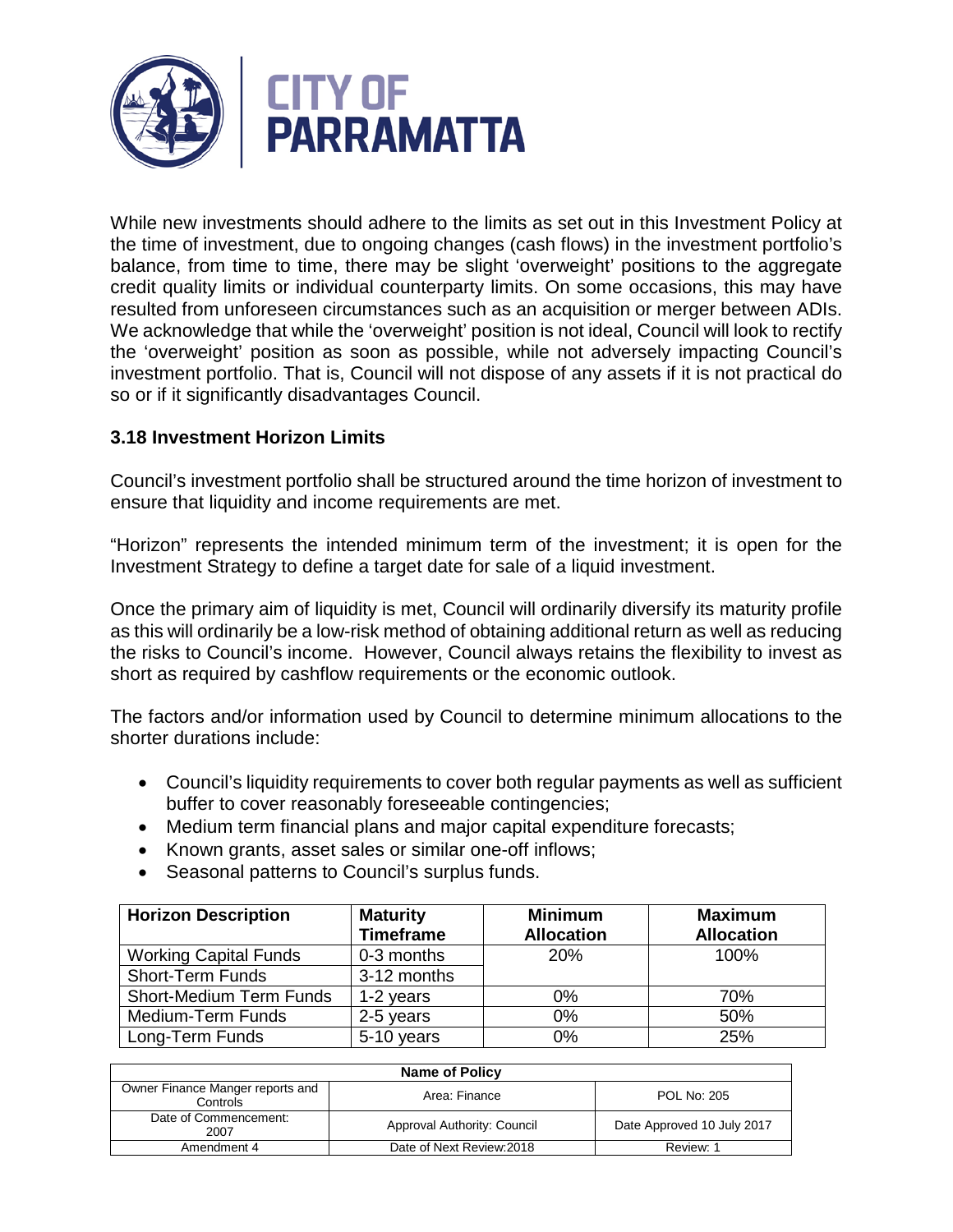

Within these broad ranges, Council relies upon assumptions of expected investment returns and market conditions that have been examined with its investment advisor.

## **3.19 Performance Benchmarks**

The performance of each investment will be assessed against the benchmarks listed in the table below.

It is Council's expectation that the performance of each investment will be greater than or equal to the applicable benchmark by sufficient margin to justify the investment taking into account its risks, liquidity and other benefits of the investment.

Council will seek information about both current and historical reward for the investments contemplated in its Strategy document – where insufficient, it will hold cash and not impose a minimum outperformance obligation as to do so mandates risk-seeking at times of minimal reward.

It is also expected that Council will take due steps to ensure that any investment, notwithstanding a yield above the benchmark rate (taking into account term), is executed at the best pricing reasonably possible.

| <b>Investment</b>                                                                                                                                                                                              | <b>Performance</b><br><b>Benchmark</b>  | <b>Time Horizon</b>   |
|----------------------------------------------------------------------------------------------------------------------------------------------------------------------------------------------------------------|-----------------------------------------|-----------------------|
| 11 am accounts, cash management<br>accounts, professional funds accounts, cash<br>notice accounts, T-CorpIM Cash Funds,<br>short-dated bank bills, deposits issued by an<br>ADI or T-Corp of appropriate term. | <b>AusBond Bank Bill</b><br>Index (BBI) | 3 months or less      |
| Short-dated bank bills, term deposits of<br>appropriate remaining term, senior securities<br>(FRNs or bonds) nearing maturity.                                                                                 | <b>AusBond Bank Bill</b><br>Index (BBI) | 3 months to 12 months |
| Term deposits and senior securities (FRNs<br>or bonds) with a maturity date between 1<br>and 2 Years.                                                                                                          | AusBond Bank Bill<br>Index (BBI)        | 1 to 2 years          |
| Term deposits and senior securities (FRNs<br>or bonds) with a maturity date between 2<br>and 5 Years (except as otherwise<br>designated on a shorter horizon).<br>Grandfathered Income Funds.                  | <b>AusBond Bank Bill</b><br>Index (BBI) | 2 to 5 Years          |

| Name of Policy                               |                             |                            |
|----------------------------------------------|-----------------------------|----------------------------|
| Owner Finance Manger reports and<br>Controls | Area: Finance               | <b>POL No: 205</b>         |
| Date of Commencement:<br>2007                | Approval Authority: Council | Date Approved 10 July 2017 |
| Amendment 4                                  | Date of Next Review: 2018   | Review: 1                  |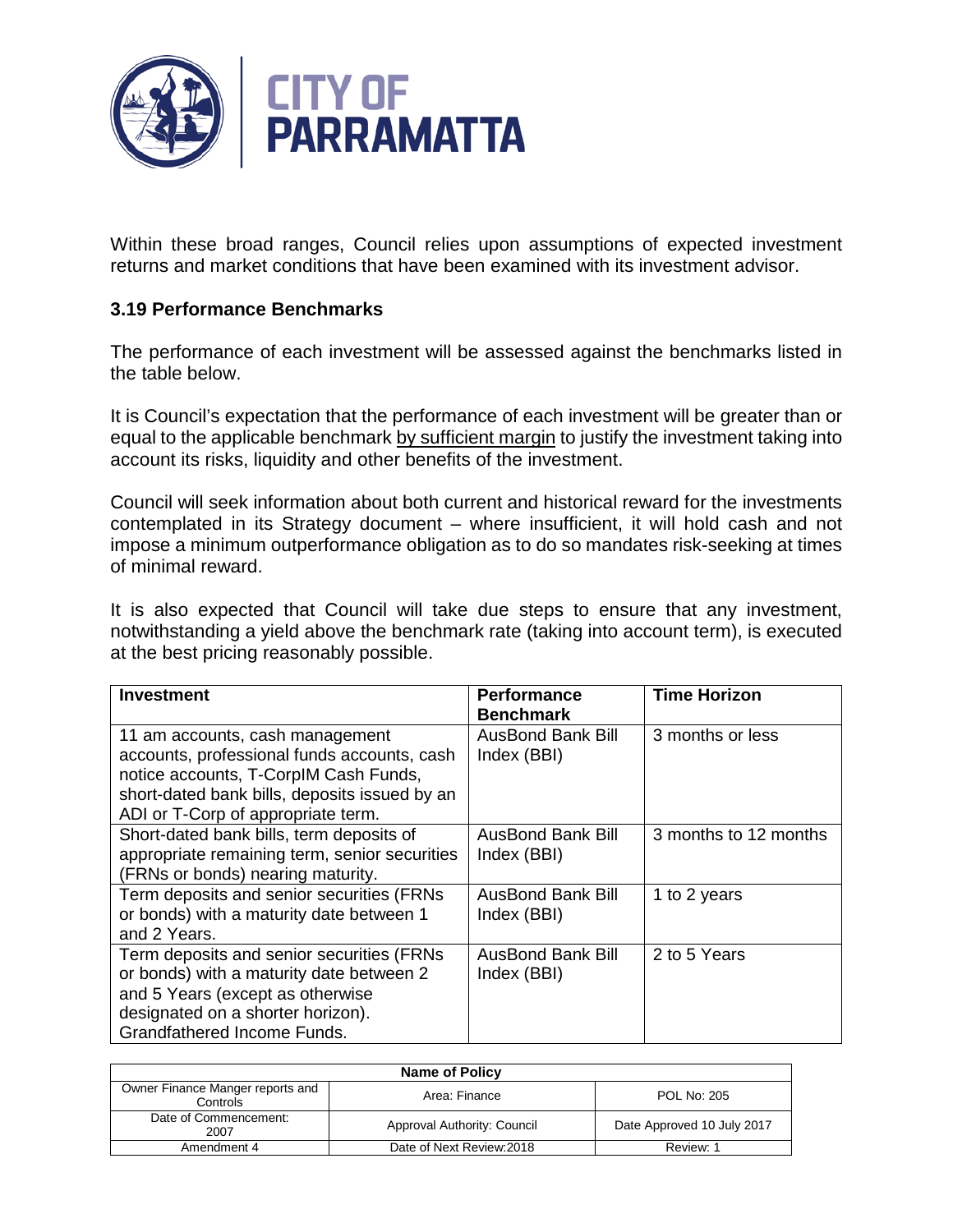

| T-CorpIM Balanced Growth Funds | Fund's Internal | 3+ Years (M/T Fund) |
|--------------------------------|-----------------|---------------------|
|                                | Benchmark       | 5+ Years (L/T Fund) |

Grandfathered investments (i.e. managed funds) are allocated to the appropriate horizon based on expected or average maturity date and should be taken into account when allocating the rest of the portfolio.

The decision on when to exit such investments are based on a range of criteria specific to the investments – including but not limited to factors such as:

- Returns expected over the remaining term
- Fair values
- Competing investment opportunities
- Costs of holding
- Liquidity and transaction costs
- Outlook for future investment values

In general, it is expected that professional advice will be sought before transacting in "grandfathered" investments.

#### **4. Definitions**

- **Act** Local Government Act, 1993.
- **ADI** Authorised Deposit-Taking Institutions (ADIs) are corporations that are authorised under the Banking Act 1959 (Commonwealth) to take deposits from customers.
- **AusBond BBI** Formerly the UBS BBI. The UBS Australia index family was acquired by Bloomberg from Q3 2014, and while branding changed the benchmark is unaltered. The Bank Bill Index represents the performance of a notional rolling parcel of bills averaging 45 days and is the widely used benchmark for local councils and other institutional cash investments
- **Bill of Exchange** A bill of exchange is an unconditional order in writing, addressed by one person to another, signed by the person giving it, requiring the person to whom it is addressed to pay on demand, or at a fixed or

| <b>Name of Policy</b>                        |                             |                            |
|----------------------------------------------|-----------------------------|----------------------------|
| Owner Finance Manger reports and<br>Controls | Area: Finance               | POL No: 205                |
| Date of Commencement:<br>2007                | Approval Authority: Council | Date Approved 10 July 2017 |
| Amendment 4                                  | Date of Next Review: 2018   | Review: 1                  |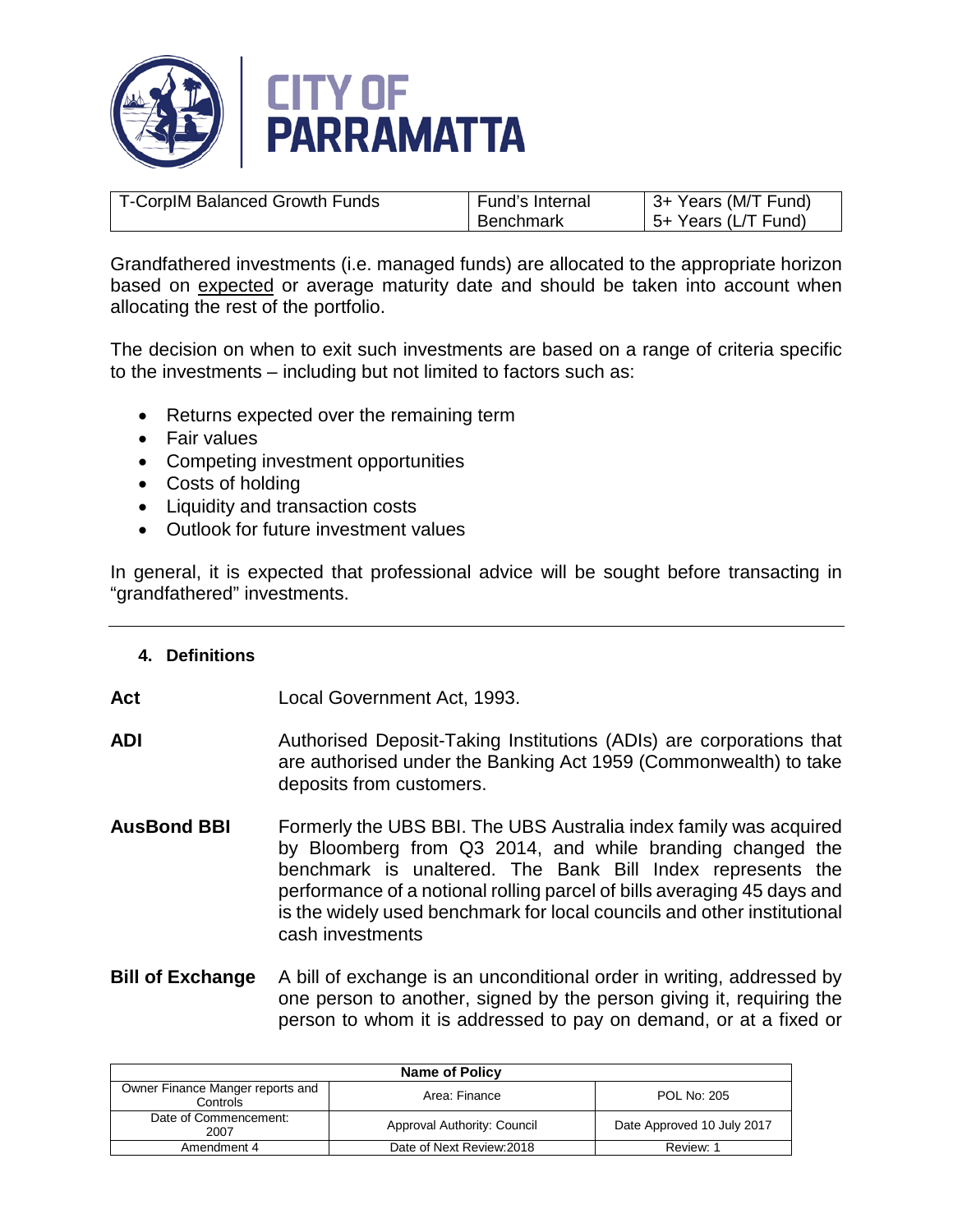

determinable future time, a sum certain in money to or to the order of a specified person, or to bearer.

- **BBSW** The Bank Bill Swap reference rate (BBSW) is the midpoint of the nationally observed best bid and offer for AFMA Prime Bank eligible securities. The BBSW is calculated daily. Floating rate securities are most commonly reset quarterly to the 90-day BBSW.
- **Council Funds** Surplus monies that are invested by Council in accordance with section 625 of the Act.
- **Debenture** A debenture is a document evidencing an acknowledgement of a debt, which a company has created for the purposes of raising capital. Debentures are issued by companies in return for medium and long-term investment of funds by lenders.
- **FRN** A Floating Rate Note (FRN) is a medium to long term fixed interest investment where the coupon is a fixed margin ("coupon margin") over a benchmark, also described as a "floating rate". The benchmark is usually the BBSW and is reset at regular intervals – most commonly quarterly.
- **Grandfathered** Investments held by Council that were previously allowed under the Minister's Order but were Grandfathered (i.e. eligible to retain but not add to or restructure existing investments) when the NSW State Government changed the list of Approved Investments as a result of the Cole enquiry but is now reflected in the prevailing Ministerial Order.
- **LGGR** Local Government (General) Regulation 2005 (NSW).
- **NCD / TCD** Is an investment in an underlying security, being a negotiable certificate of deposit (NCD) where the term of the security is often for a period of 185 days or less (but occasionally longer terms). Short NCDs are generally discount securities, meaning they are issued and on-sold to investors at a discount to their face value. Sometimes also "transferable certificate of deposit" (TCD).

**OLG** NSW Office of Local Government.

| <b>Name of Policy</b>                        |                             |                            |
|----------------------------------------------|-----------------------------|----------------------------|
| Owner Finance Manger reports and<br>Controls | Area: Finance               | <b>POL No: 205</b>         |
| Date of Commencement:<br>2007                | Approval Authority: Council | Date Approved 10 July 2017 |
| Amendment 4                                  | Date of Next Review: 2018   | Review: 1                  |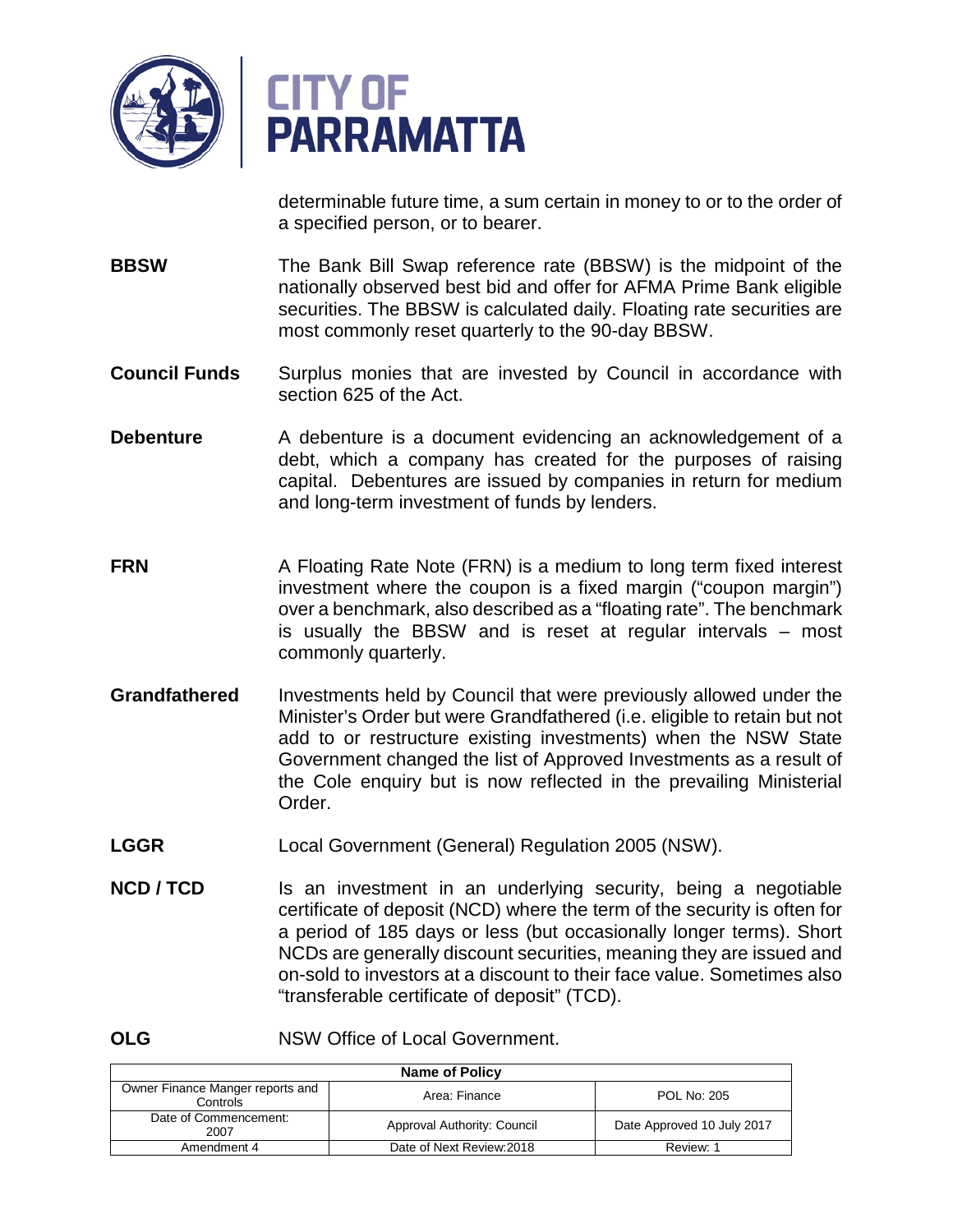

- **RAO** Responsible Accounting Officer of a council means a member of the staff of the council designated by the Chief Executive Officer. (LGGR, clause 196)
- **T-Corp** New South Wales Treasury Corporation.

## **5. Associated documents**

Local Government Act 1993 and Ministerial Investment order

This policy statement has been prepared to recognise the legislative requirements and obligations for the investment of Council's funds. The legislative requirements are detailed within this Investment Policy.

Council will comply with the investment regulations and directions of the Office of Local Government – which will prevail in the event of inconsistencies with the adopted Policy and Strategy.

| <b>Name of Policy</b>                        |                             |                            |
|----------------------------------------------|-----------------------------|----------------------------|
| Owner Finance Manger reports and<br>Controls | Area: Finance               | <b>POL No: 205</b>         |
| Date of Commencement:<br>2007                | Approval Authority: Council | Date Approved 10 July 2017 |
| Amendment 4                                  | Date of Next Review: 2018   | Review: 1                  |